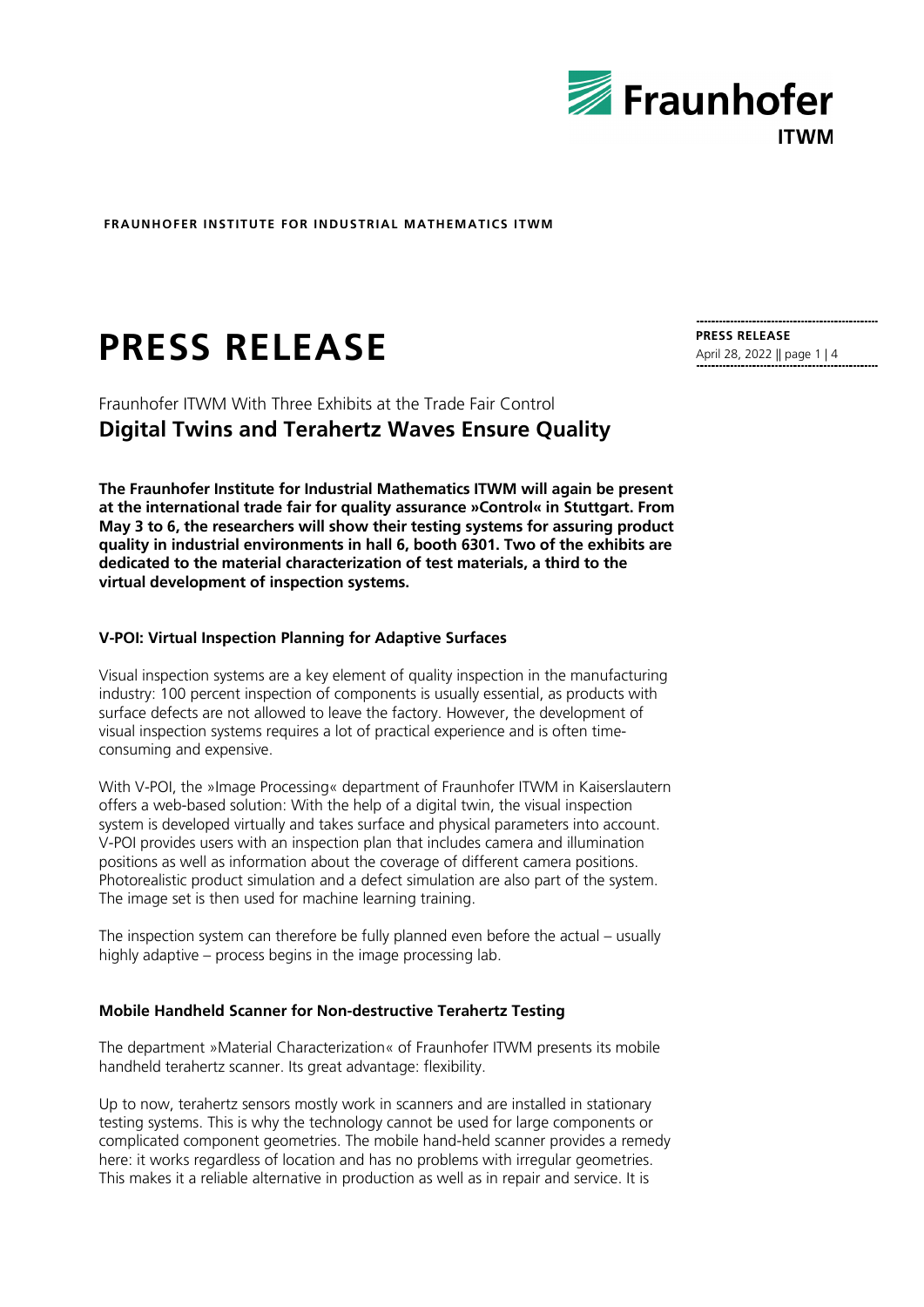

used, for example, to inspect plastic or metal pipes, even if they are coated or insulated. Components containing fiber composites or tensile attachments such as cladding or windows can also be inspected without any problems.

#### **Short-Pulse Terahertz System for Layer Thickness Measurement**

When measuring layer thickness in industrial environments, there are often sources of interference that cause vibrations and oscillations and thus falsify the measurement results. These interference signals are generated in the production environment, for example, by presses, punches, moving forklifts and trucks. In addition, during time-offlight measurements, the robot arm vibrates slightly when it stops, which is also problematic. The Fraunhofer ITWM has developed a solution which, despite these sources of interference, enables non-contact and non-destructive reliable measurements: the short-pulse terahertz system.

In analogy to ultrasonic measurements, short terahertz light pulses are sent to the sample, with the difference that no coupling medium such as gel or water is required for terahertz measurements. Light pulses are reflected at each interface – the transitions between different layers such as paint and metal. These echo signals, arriving one after the other, provide information about the sequence and spacing of the layers. The measurements are then evaluated by comparison with a simulated measurement signal. The system has proven its worth in the final inspection of car coatings.

#### **Visuals**



**A short pulse terahertz sensor © Fraunhofer ITWM**

**PRESS RELEASE** April 28, 2022 || page 2 | 4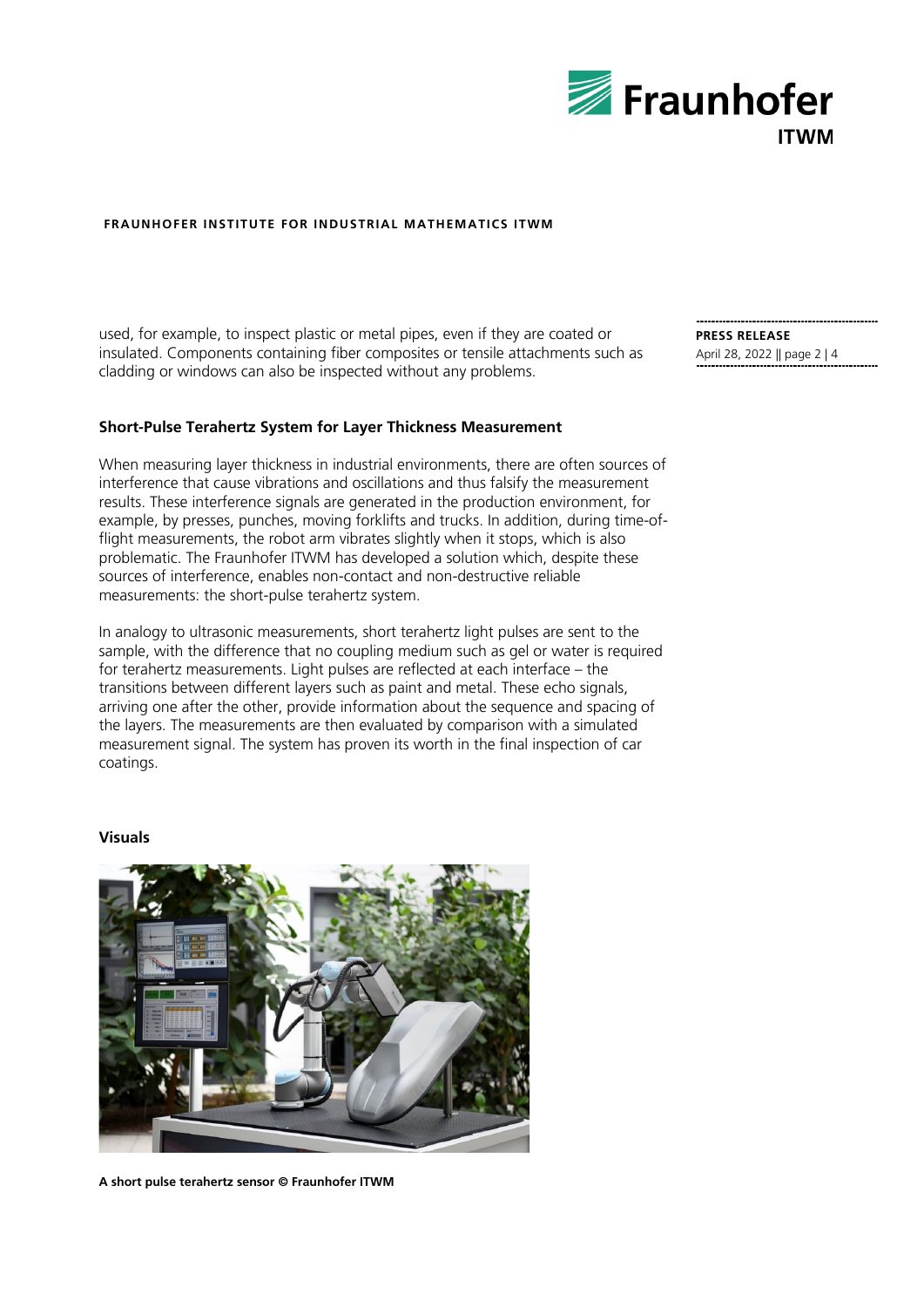



**Terahertz hand-held scanner ©Fraunhofer ITWM**



**The V-POI software uses 3D models to simulate defects; here the model of an aircraft wing. © Fraunhofer ITWM**

**PRESS RELEASE** April 28, 2022 || page 3 | 4